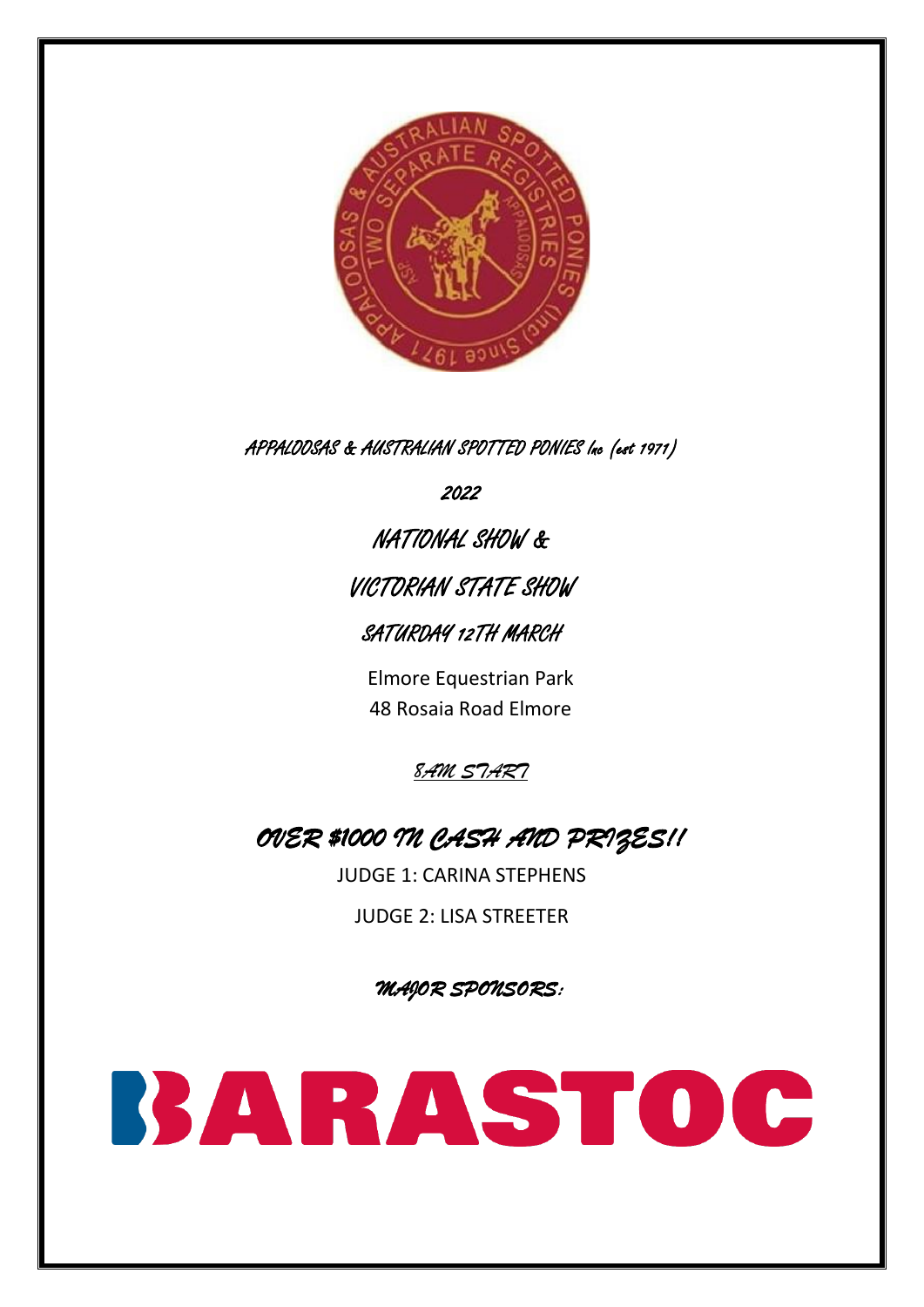#### **Information**

- This show will be run under A&ASP Inc. Show rules. These can be accessed via the A&ASP website.<http://www.auaasp.org/aasp-inc-show-guidelines.html> **No Placing of feet in arena. No false tails. No painting of hooves.**
- All exhibits must be registered with A&ASP, APPA or AAA and exhibitors must be current financial members of one of the above. A photocopy of registration must be supplied with entries.
- As per the A&ASP Inc. rules, only coloured animals (colour must be visible from a distance of 5 metres) are eligible to be shown in coloured classes. Solids eligible in solid classes. We do not accept animals with excessive white. (stockings that go above the knee. White that extends over the eye)
- As per the A&ASP Inc rules, no foal under the age of 6 months from  $1<sup>st</sup>$  August of the year of its birth is to be shown. Foals over 6 months of age must be weaned, unclipped and restrained at all times.
- As per A&ASP guidelines correct head carriage and pace should be observed in all ridden events. (Please refer to article on FB or website)
- Exhibitors who are not A&ASP Inc. members must complete a DAY MEMBERSHIP form, LIABILITY WAIVER, (both attached) and pay the associated day membership fee or they will not be eligible to compete.
- Competitors to book and pay for stabling and camping if required directly to Elmore Equestrian Park via Nominate at <https://www.nominate.com.au/Stables/VenueIntroduction.aspx?vid=411> Ph: 03 5432 6176
- At conclusion of events on Saturday evening there will be a 2 course spit roast meal for all competitors, family and visitors which will be subsidised by A&ASP Inc. All paid financial member will be free of charge. Non members will be subsidised at \$10 per head. **BOOKINGS ESSENTIAL.** This will be celebration of the 50<sup>th</sup> year of A&ASP Inc. and will incorporate some special awards and presentations. It is a great opportunity to catch up with old and new members so we hope to see many past and present members in attendance.
- Catering will be available on the grounds all day Saturday and Sunday
- Entries close on Friday 4th March. Late entries will incur double fees. Anyone who has pre entered can add extra classes on the day.
- Any questions or concerns please do not hesitate to contact John Davis at: Ph.0427151327 email jdoncall@live.com.au or Joan Curcio at: Ph. 0458 947333 email. justjoannjohn@hotmail.com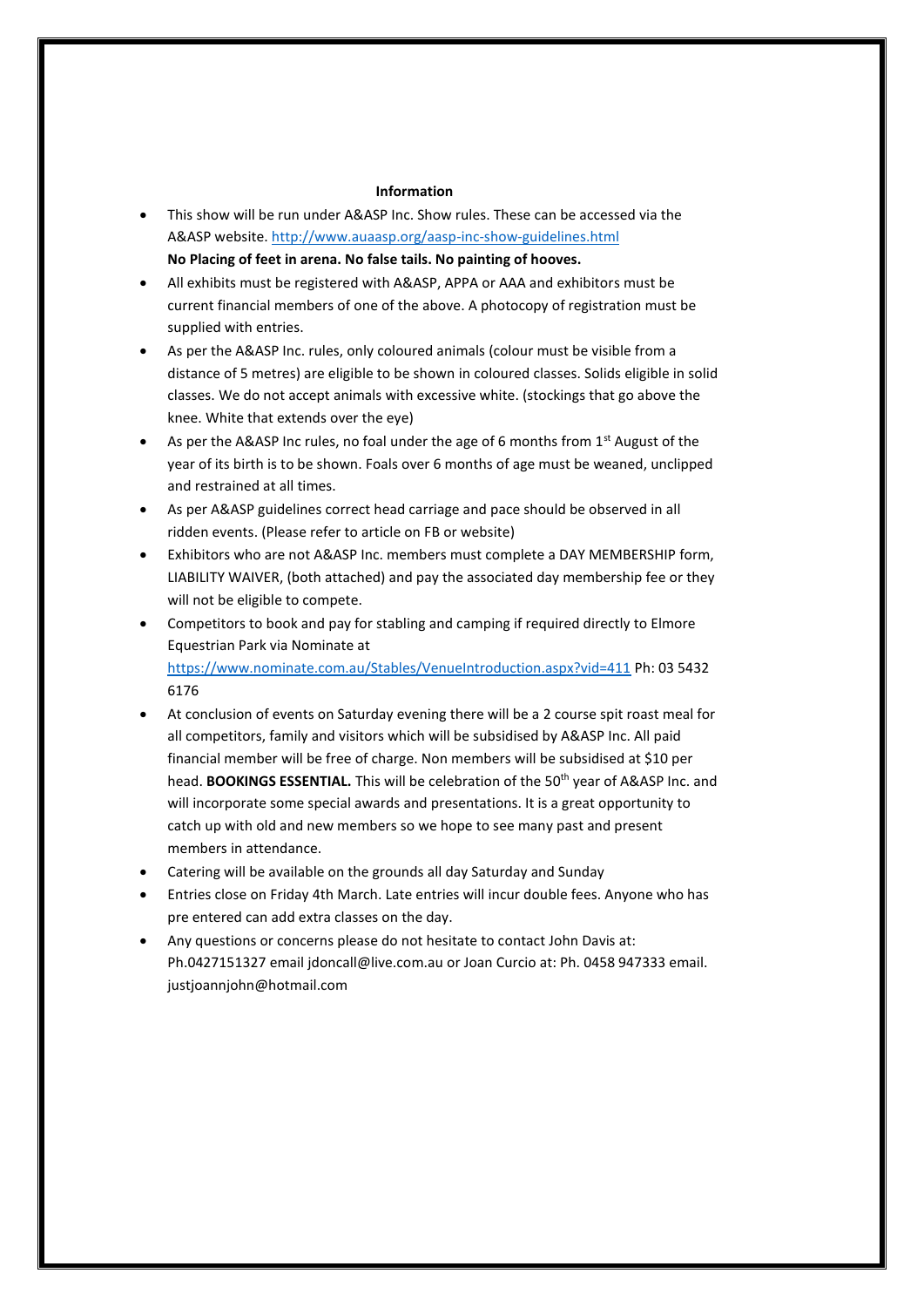## **HALTER EVENTS**

#### **A&ASP/APPA HALTER**

#### **Ponies 10hh to under 14hh**

- **1**.Best presented ASP/APPA exhibit all ponies under 14 hh
- 10 hh to under 14hh
- **2**.Yearling Colt including foals over 6mths old
- **3**. 2 year old colt.
- **4**. Stallion 3yrs and over
- **5**. Veteran stallion 10 yrs and older

#### **Champion stallion/colt**

#### **Reserve champion stallion/ colt**

- **6**. Yearling gelding including foals over 6 mths old
- **7**. 2yrs old gelding
- **8**. Gelding 3yrs and over
- **9**. Veteran gelding

#### **Champion gelding**

#### **Reserve champion gelding**

- **10**. Yearling filly including foals over 6 mths old
- **11**. 2yr old filly
- **12**. Mare 3 yrs and over
- **13**. Veteran mare

**Champion mare/filly**

**Reserve champion mare/filly**

#### **Solid 10 hh to under 14 hh**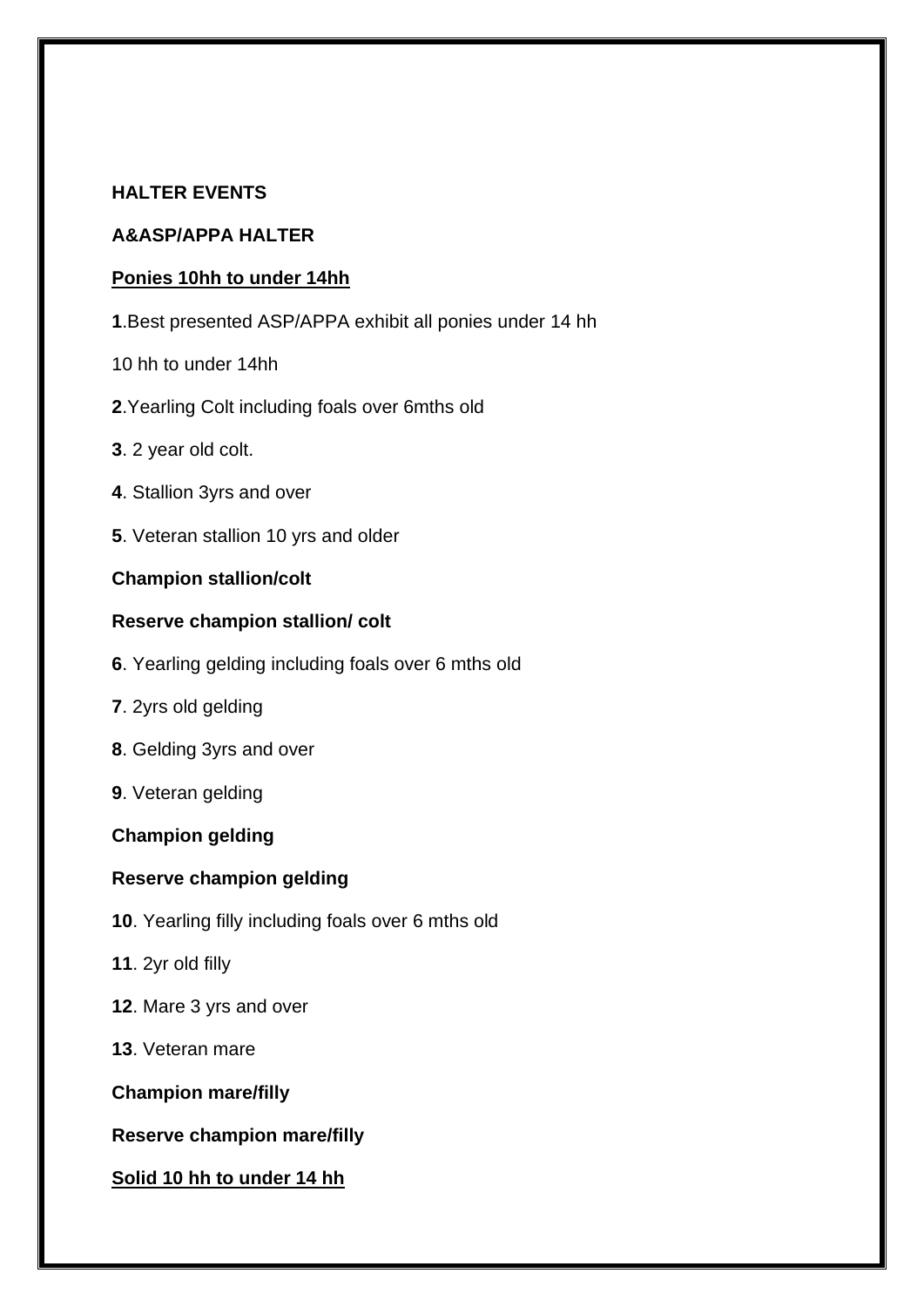- . Yearling gelding
- . 2yr old gelding
- . Gelding 3yrs and over

## **Champion**

#### **Reserve champion**

- . Yearling filly including foals over 6mths old
- . 2yr old filly
- . Mare 3yrs and over

## **Champion**

## **Reserve champion**

## **Ponies under 10 hh**

- . Yearling Colt including foals 6 mths old
- . 2yr old colt
- . Stallion 3 yrs and over
- . Veteran stallion

#### **Champion stallion/colt**

## **Reserve champion stallion/colt**

- . Yearling gelding including foals over 6 mths old
- . 2 yr old gelding
- . Gelding 3 yrs and over
- . Veteran gelding

#### **Champion gelding**

## **Reserve champion gelding**

. Yearling filly including foals over 6 mths old

. 2 yr old filly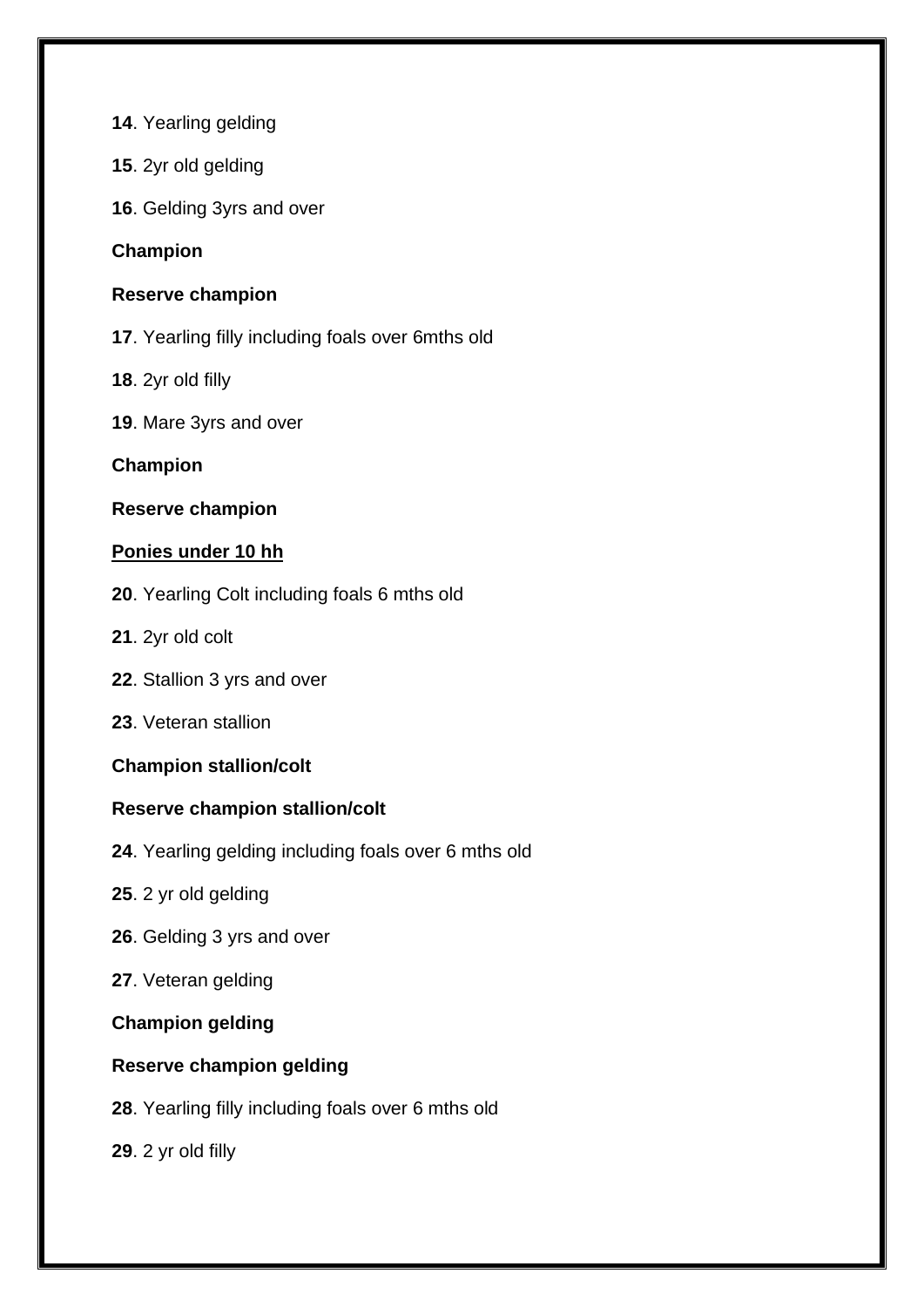**30**. Mare 3yrs and over

**31**. Veteran mare

**Champion mare/filly**

## **Reserve champion mare/filly**

## **Solid Ponies under 10hh**

- **32**. Yearling gelding
- **33**. 2yr old gelding
- **34**. Gelding 3yrs and over

## **Champion**

## **Reserve champion**

- **35**. Yearling filly including foals over 6mths old
- **36**. 2yr old filly
- **37**. Mare 3yrs and over

**Champion**

#### **Reserve champion**

## **SUPREME A&ASP /APPA EXHIBIT (taken from all champion winners excluding**

**solid classes)**

#### **APPALOOSA HALTER**

- **38**. Best presented exhibit
- **39**. Yearling Colt including foals over 6 mths old
- **40**. 2 yr old colt
- **41**. Stallion 3yrs and over
- **42**. Veteran stallion

#### **Champion stallion/colt**

#### **Reserve champion stallion/colt**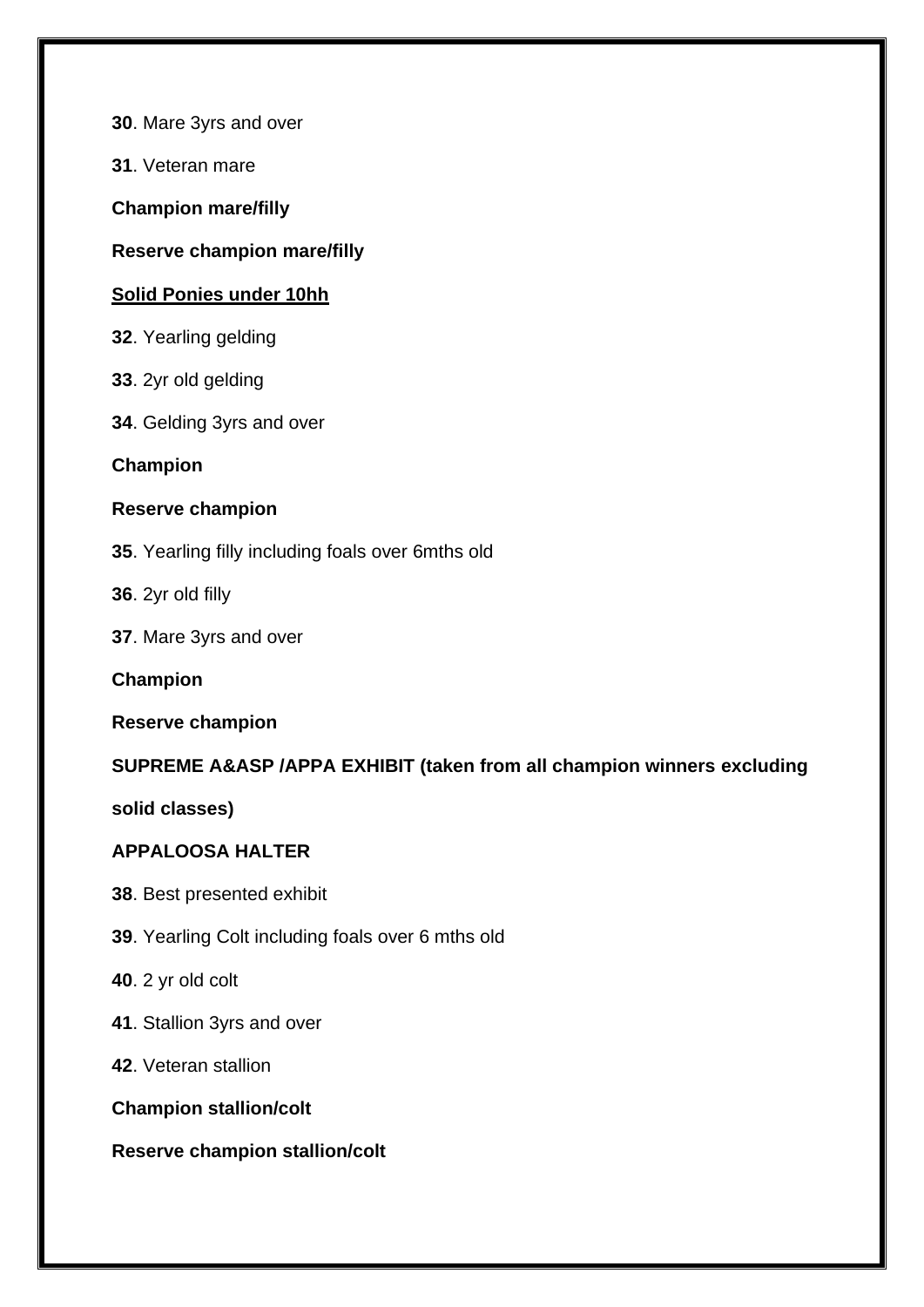- **43**. Yearling gelding including foals over 6 mths old
- **44**. 2yr old gelding
- **45**. Gelding 3yrs and over
- **46**. Veteran gelding

#### **Champion gelding**

## **Reserve champion gelding**

- **47**. Yearling filly including foals over 6 mths old
- **48**. 2 yr old filly
- **49**. Mare 3yrs and over
- **50**. Veteran mare

## **Champion mare/filly**

## **Reserve champion mare/filly**

#### **Solid Appaloosa**

- **51**. Yearling gelding
- **52**. 2 yr old gelding
- **53**. Gelding 3yrs and over

## **Champion**

#### **Reserve champion**

- **54**. Yearling filly including foals over 6mths old
- **55**. 2yr old filly
- **56**. Mare 3yrs and over

#### **Champion**

## **Reserve champion**

## **SUPREME APPALOOSA (taken from all champion winners excluding solid**

**classes).**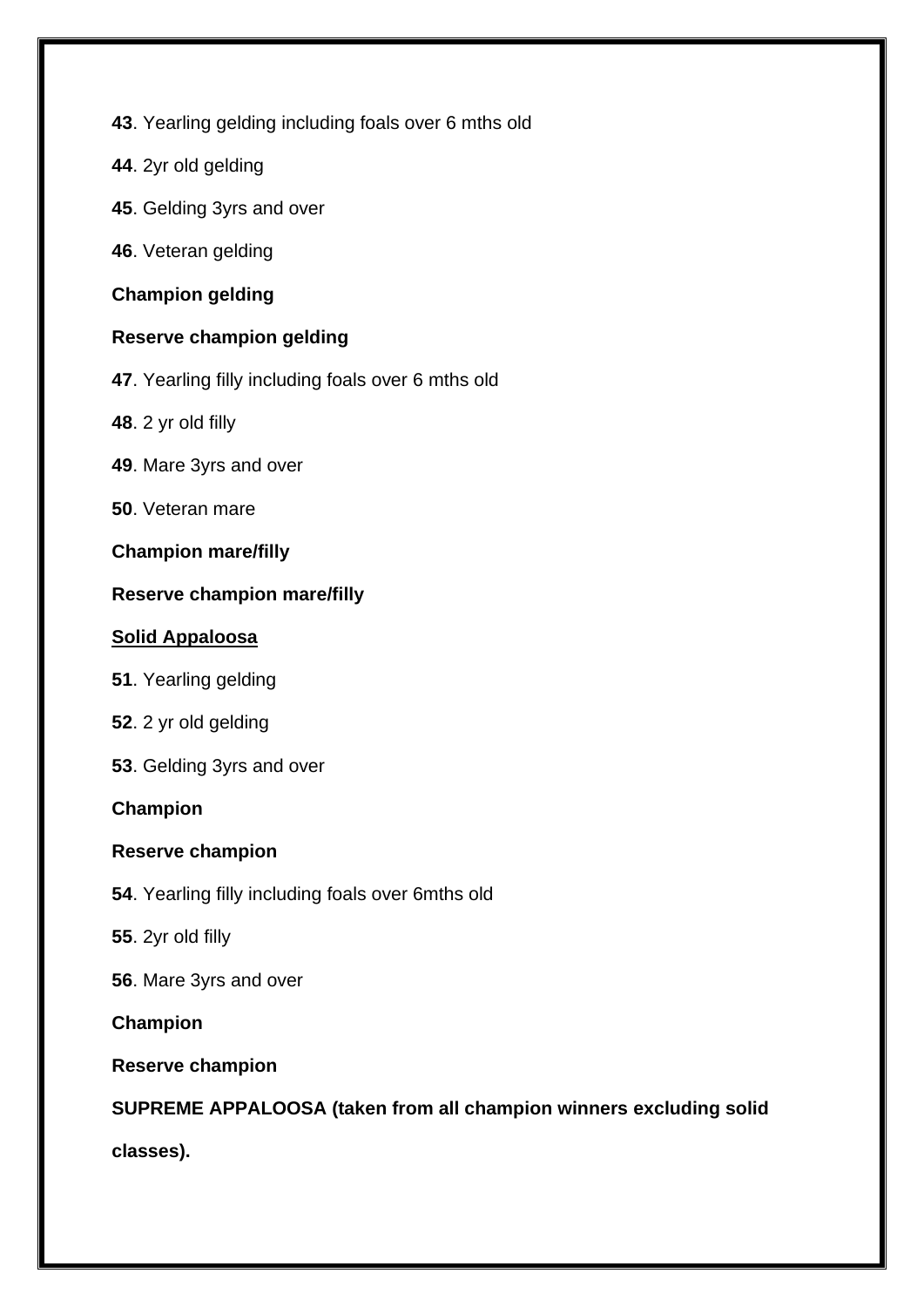## **Combined colour classes (horses and ponies combined)**

- . Best leopard
- . Best blanket
- . Best any other pattern
- . Get of sire (2 exhibits)
- . Get of dam (2 exhibits)
- . Exhibitors group of two (must be owned by the same person)

## **SHOWMANSHIP**

- . Youth showmanship under 18 years
- . Adult showmanship

## **LED TRAIL (open to horse and pony)**

- . Youth led trail
- . Open led trail

## **HARNESS DRIVING EVENTS ( to be held during lunch break )**

- . Pleasure carriage driving (open)
- . Harness obstacle
- . Costume (to be held during lunch break)

## **PERFORMANCE PROGAM**

## **LEAD LINE (horse or pony)**

. Lead line 2-6 yrs – Led by adult

## **WESTERN PERFORMANCE SECTION**

**(Classes May be combined if insufficient entries)**

## **Youth walk/jog**

. Horse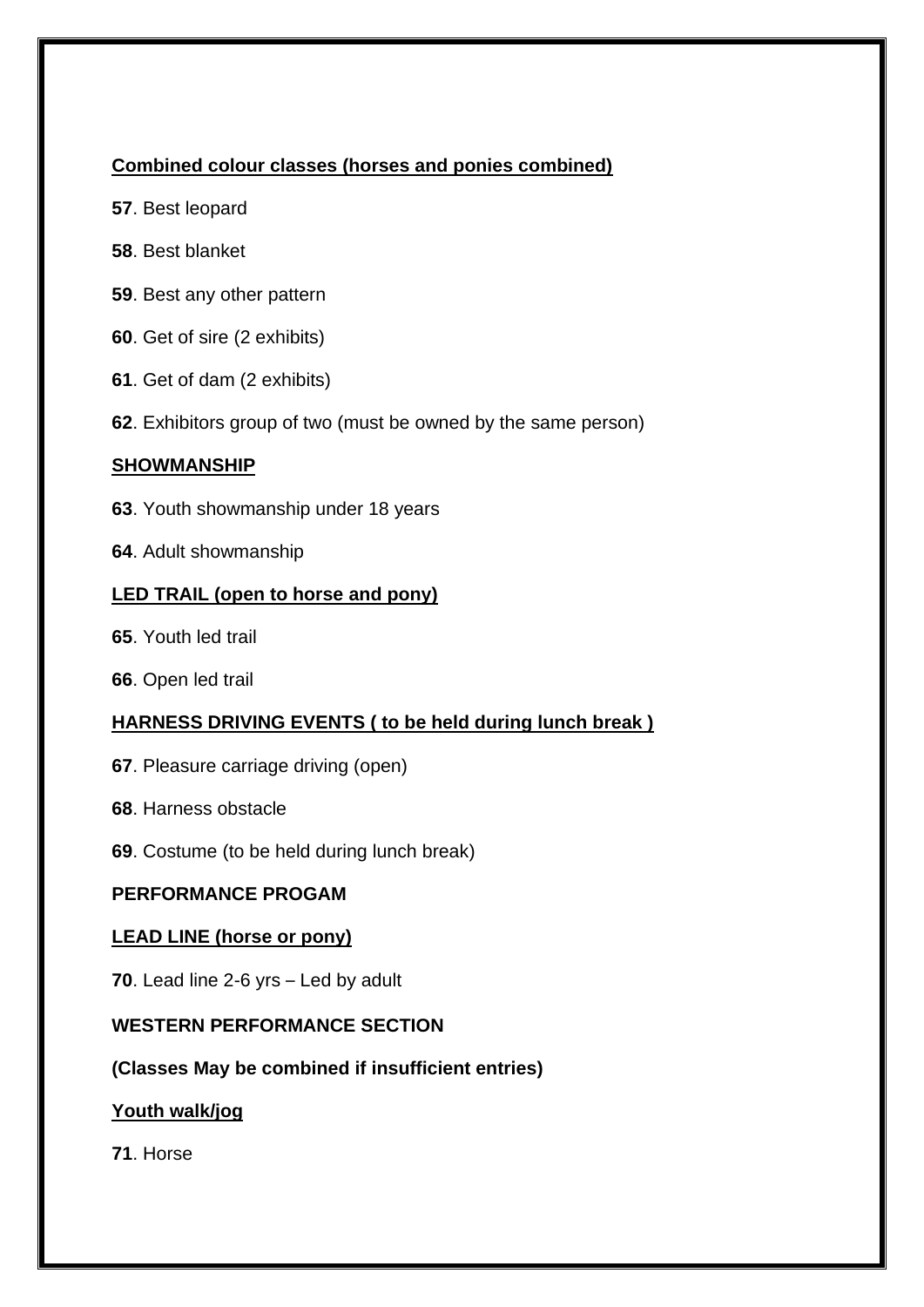**72**. Pony

## **Open walk/jog**

**73** Horse

**74**. Pony

## **Youth Western Pleasure**

**75**. Horse

**76**. Pony

## **Open Western Pleasure**

**77**. Horse

**78**. Pony

## **Ranch riding**

**79**. Horse

**80**. Pony

## **RIDDEN TRAIL**

## **Youth ridden trail**

**81**. Horse

**82**. Pony

## **Open ridden trail**

**83**. Horse

**84**. Pony

## **ENGLISH PERFORMANCE SECTION**

## **Youth English Walk Trot**

**85**. Horse

**86**. Pony

## **Open English Walk Trot.**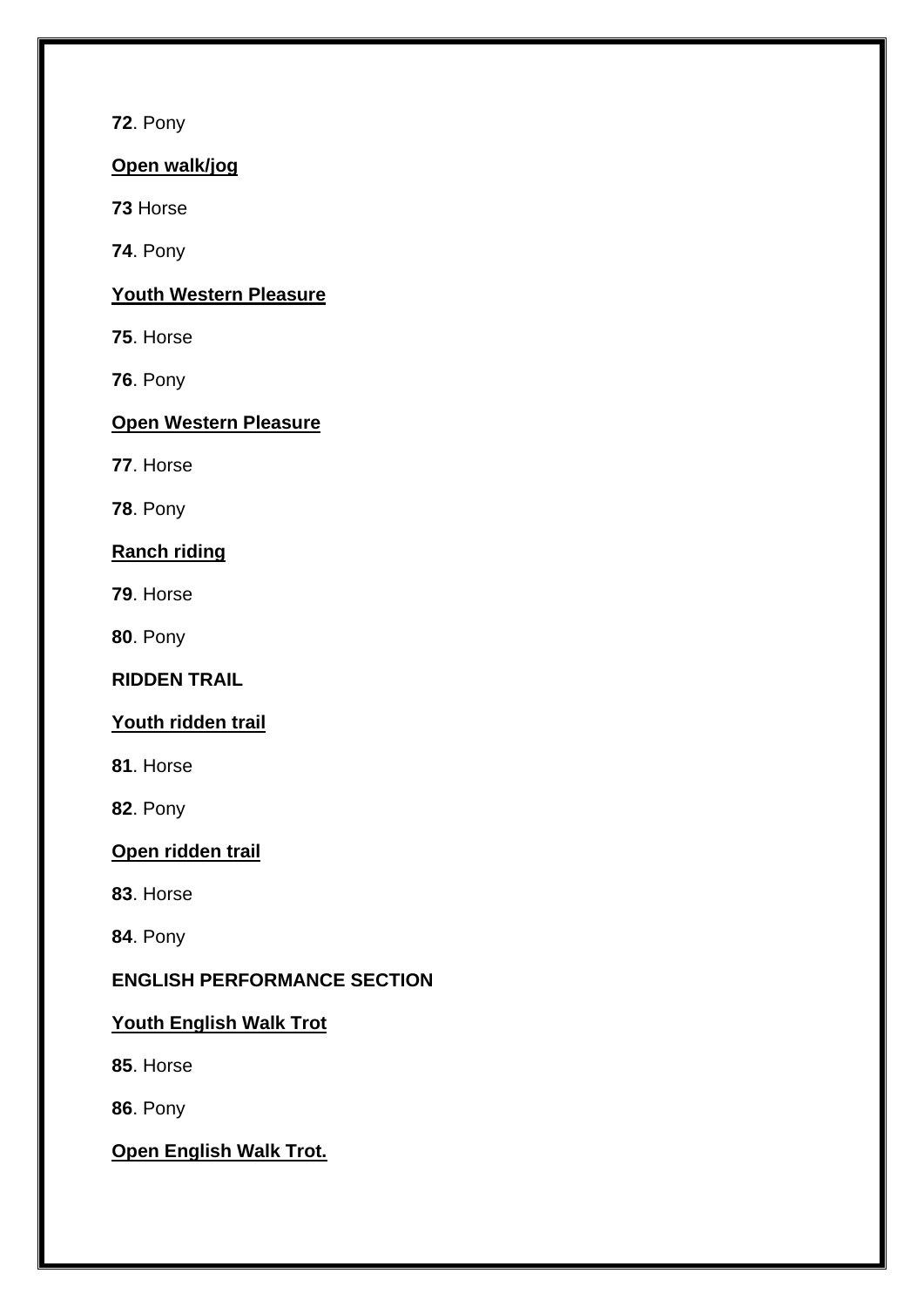. Horse

. Pony

## **Youth English Pleasure (English ridden)**

. Horse

. Pony

## **Open English Pleasure (English ridden)**

. Horse

. Pony

## **Youth bridle-path hack.**

.Horse

. Pony

## **Open bridle-path hack**

. Horse

. Pony

**GAMES**

## **Led Games (horse and pony combined)**

- . Youth barrel race
- . Open barrel race
- . Youth flag race
- . Open flag race
- . Youth bending race
- . Open bending

## **Ridden games.**

. Youth keyhole race

. Open keyhole race